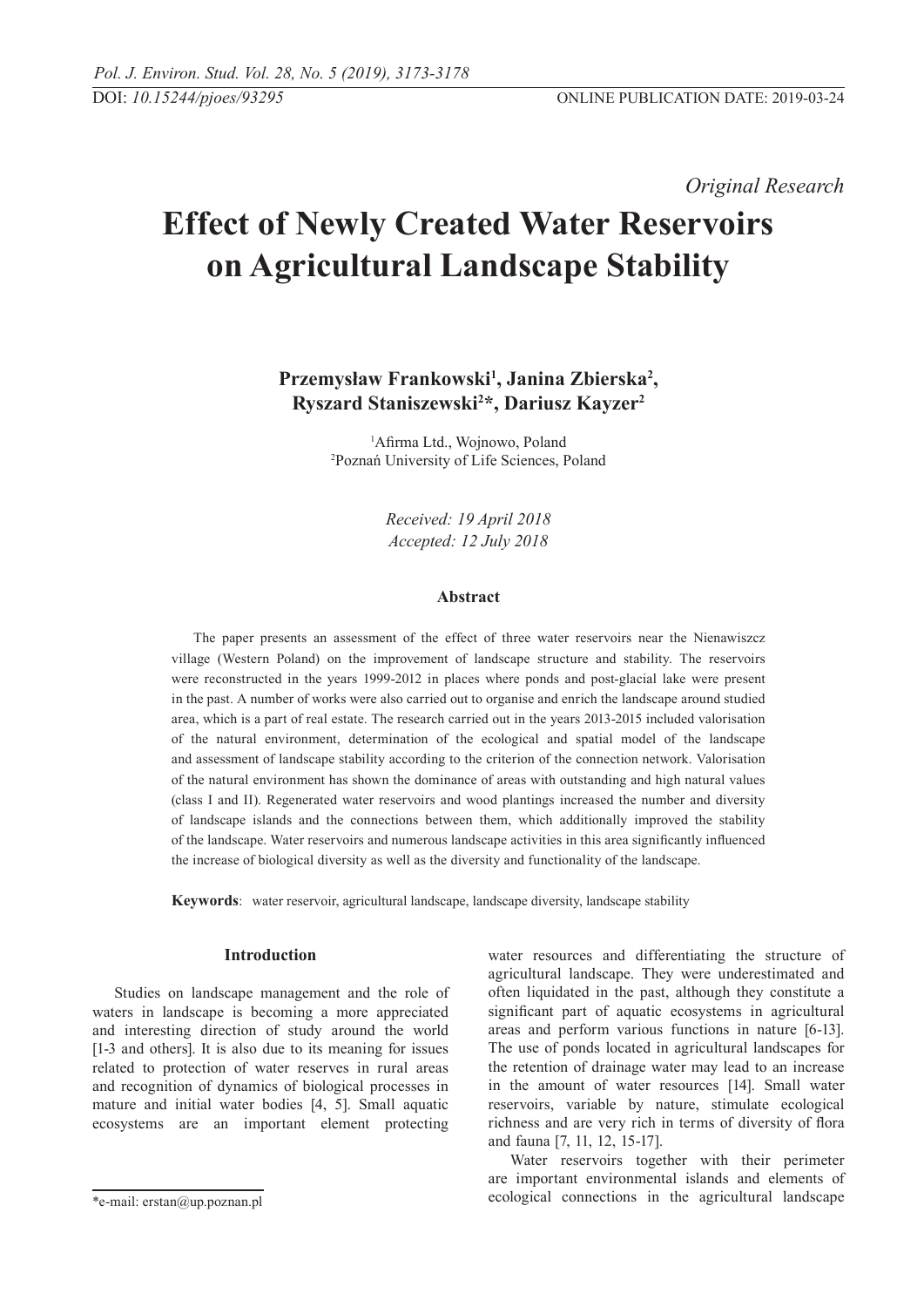[18, 19]. They are sources of drinking water, mud bathing places, hideouts and places of rest and food for many species of mammals [20]. Enrichment of the landscape with elements such as small retention reservoirs, meadows and mid-field trees intensifies the small circulation of water, increases water retention and prevents the spread of pollution [18]. In areas of intensive agricultural activity, it is necessary to improve the functional structure of the landscape and the efficiency of environmental self-cleaning processes.

Landscape studies and planning activities to preserve the structure and enrichment of the landscape are usually carried out in spatial terms for larger areas, e.g. country, region, commune or a protected area [21, 22]. The practical implementation of these activities largely depends on the structure of land ownership, where private property is often an obstacle.

The purpose of our work was to assess the impact of water reservoirs recreated around the village of Nienawiszcz for improving the structure and stability of the landscape.

## **Materials and Methods**

The area where the reservoirs are located is varied in terms of landscape, i.e., there are large slopes and significant relative heights. Most of the area within the boundaries of the property is currently used as arable lands situated mostly in the northern and eastern part of the site. Small patches of land in the depressions and on the banks are occupied by permanent meadows. There are also small forest patches as well as afforestations and bushy areas. On the west side (outside the property border) there is a large forest complex belonging to Łopuchówko Forestry Management.

The object of studies were water reservoirs built by a private investor near the village of Nienawiszcz in the Wielkopolska region (western Poland), together with the surrounding area within the limits of property ownership. In 1999-2000, two small ponds were rebuilt (pond I in Fig. 2. with an area of 0.293 ha, pond II in Fig. 2. with an area of 0.915 ha) in the watershed dominated by fields with settlements. Reservoir number III (Fig. 2.) was built in 2004-2012, through the peat extraction and subsequent economic use. After exploitation of the peat deposit additional reclamation work was carried out to maintain appropriate shaping of the bottom construction, leveling the banks and slopes and filling with water. As a result of this project, a water reservoir was created with an area of 11 ha with an average depth of 1.64 m and a maximum of 3.20 m, natural postglacial slopes and very broad and charming shoreline. The construction of this water reservoir was in a sense a reconstruction of the old, natural reservoir of a glacial origin and contribution to the regulation of water relations and restoration of this area.

The investor's activities were extensive and aimed to create a diverse, harmonious and consistent landscape. These activities, in addition to the rebuilding of reservoirs, included: cleaning up the old clay pit pond filled with waste, maintaining farmland in good agricultural condition, preserving the original vegetation, exposing the erratic boulder, restoring the old earth road, filling up part of the drainage ditch located north of reservoir No. II and leveling the ditch draining excess water from this reservoir into reservoir No. III. In 2000, complementary tree plantings were also made in cooperation with the Łopuchówko Forestry Management in row, tuft and in single forms. Planted tree species were mostly larch (*Larix decidua* Mill.), spruce (*Picea abies* L.), beech (*Fagus sylvatica* L.), plum tree (*Prunus cerasifera* Ehrh.), birch (*Betula pendula* Roth.), red oak (*Quercus rubra* L.) and black pine (*Pinus nigra* Arn.). Native species, apart from red oak and Douglas fir, were selected for planting, some of which were introduced in the vicinity of reservoir No. I due to their decorative qualities. For aesthetic reasons, clusters were planted along reservoir No. II, which allowed for preserving the visibility of the water surface, while the rows would completely cover it.

The research carried out in 2013-2015 included: valorizing the natural environment, determining the ecological and spatial models of the landscape and assessing landscape stability. The valorization was based on field inventory and the sozologic map. Valorization of the natural environment was carried out using the point bonitation method, in a grid of squares with a side of 100 m (area of 1 ha) using a modified 1-5 point scale [23]. The individual squares were assigned point values for certain environmental values, such as: natural forests (5 points), water reservoir (5 points), natural trees and bushes density (5 points), single trees (1-5 points, depending on number of trees), island (4 points), peninsulas (4 points), planting trees (4 points), meadows (4 points), drainage ditches (3 points), arable land (3 points), unpaved roads (1 point), varying architecture (1-5 points, depending on the density of the contours). The arithmetic mean of the sum of points in each square was assigned to one of the five valorization classes, which allowed us to determine the diversity of the natural values of the area.

Determining the ecological and spatial model of the landscape was based on the patch-corridor-matrix model concept developed by Forman and Gordon [24]. The assessment of landscape stability was made according to the criterion of the connection network, calculating the indicators  $\alpha$ ,  $\beta$  and  $\gamma$  according to appropriate formulas [25].

Assessing ecosystem stability in the studied area was calculated using criterion of the network of connections, both for aquatic and terrestrial ecosystems: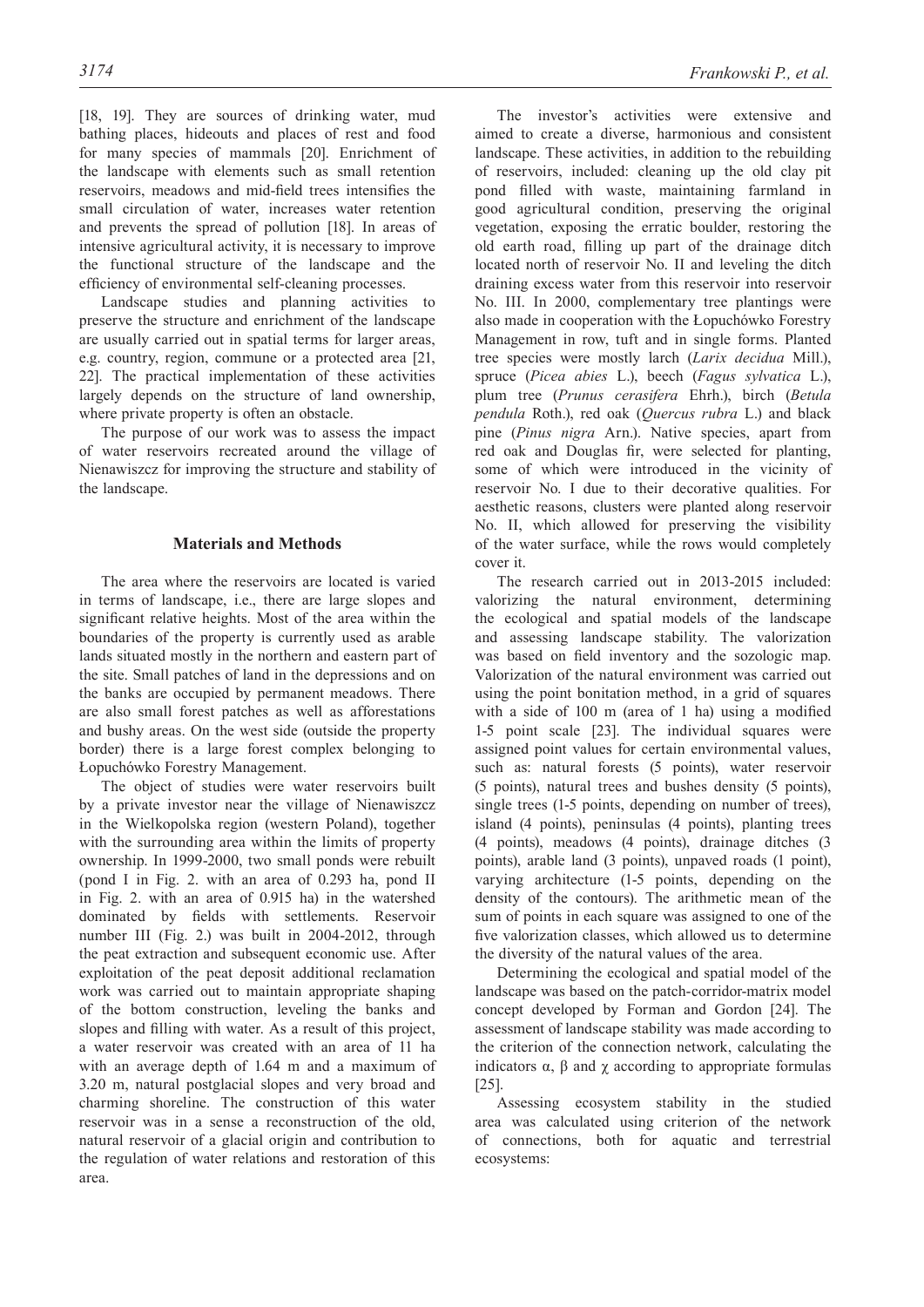$$
\alpha = \frac{E - V + 1}{2^*V - 5}
$$

$$
\beta = \frac{E}{V}
$$

$$
\chi = \frac{E}{3(V - 2)}
$$

…where indicator α defines the ratio between the existing and the maximum number of connections between patches of natural ecosystems (it takes values 0-1); indicator β defines the degree of isolation of the ecosystems (it takes values 0-3); indicator  $\gamma$  defines the ratio between the existing number of ecological corridors and their maximum number for a given number of patches of natural ecosystems (it takes values 0-1); E is the number of patches; and V is the number of corridors.

# **Results and Discussion**

#### Valorization of the Natural Environment

Valorization showed that the analyzed lands are dominated by areas classified as class I and II, with outstanding and high natural values (Fig. 1), which include 21 squares (39% each). Class I, with outstanding natural and landscape values, includes almost the entire area of reservoir No. III and its shoreline, along with peninsulas and coves. Class I also included a strip of natural woodlands cutting into cultivated fields and planted near a clay pit pond and a southeastern part of the property. In these squares there are numerous ecological corridors in the form of forest belts and natural trees and bush densities that are rich in various species. There are also estuaries of two ditches supplying water to reservoir No. III (from reservoir No. II and adjacent forests). This place is an enclave for numerous species of land and aquatic animals. The squares belonging to valorization class I, located along the east bank of reservoir No. III, are characterized additionally by varied terrain with a significant concentration of contours.

Class II includes 21 squares (Fig. 1). It is an area extending from the northwest to the southeastern part of the property, and the middle section at the eastern border. This class also includes the island, located on reservoir No. III, and reservoirs Nos. I, II and IV, along with their nearest surroundings, which constitute numerous ecological corridors. These squares include many species of trees and shrubs, both natural and planted by the owner, which constitute numerous ecological corridors. The terrain architecture is diversified by water reservoirs and significant differences in terrain ordinates. The value of these squares is only decreased by the vicinity of roads and arable fields. Class III includes 12 squares (Fig. 1) with arable fields in the central part of the analyzed area, along its northern border and in the southeastern corner. The fields are enriched with linear plantings of trees, separating them



Fig. 1. Valorisation of the area within the boundaries of property ownership.

from roads. The ecological corridors are present there, however, they are poorer in terms of the number and density of species than those in the I and II valorization class.

There are no squares in the analyzed area that could be classified as class IV and V, with small and very small landscape values. This is due to the fact, that the area is very diversified, both in terms of terrain and vegetation. It has as many as three water reservoirs, it is directly adjacent to the forest, arable fields are not degraded, and they are separated from the roads by stripes of planted trees. The meadows, natural woodlands and shrubs as well as drainage ditches are present, and there are no wastelands, buildings, point sources of pollution or degraded elements.

# Ecological and Spatial Model of the Landscape

The layout of matrices, patches and landscape corridors are shown in Figs 2-4. Landscape matrices include forests, arable fields, a gutter and reservoir No. III (Fig. 2). Landscape patches (E) are primarily composed of meadows, water reservoirs, clay pit ponds, tree planting on the banks of water reservoirs and around clay pit ponds and natural midfield tree density (Fig. 3). Forman and Gordon [24] and Solon [26] believe that the smaller the degree of isolation of individual patches, the smaller the risk of extinction of the species that inhabit them. These authors recognize the agricultural landscape as largely fragmented. Possibilities of survival of particular species depend on the nature of the matrices and the size and shape of the patches, the distances between them and the corridors connecting them and the presence of barriers. Corridors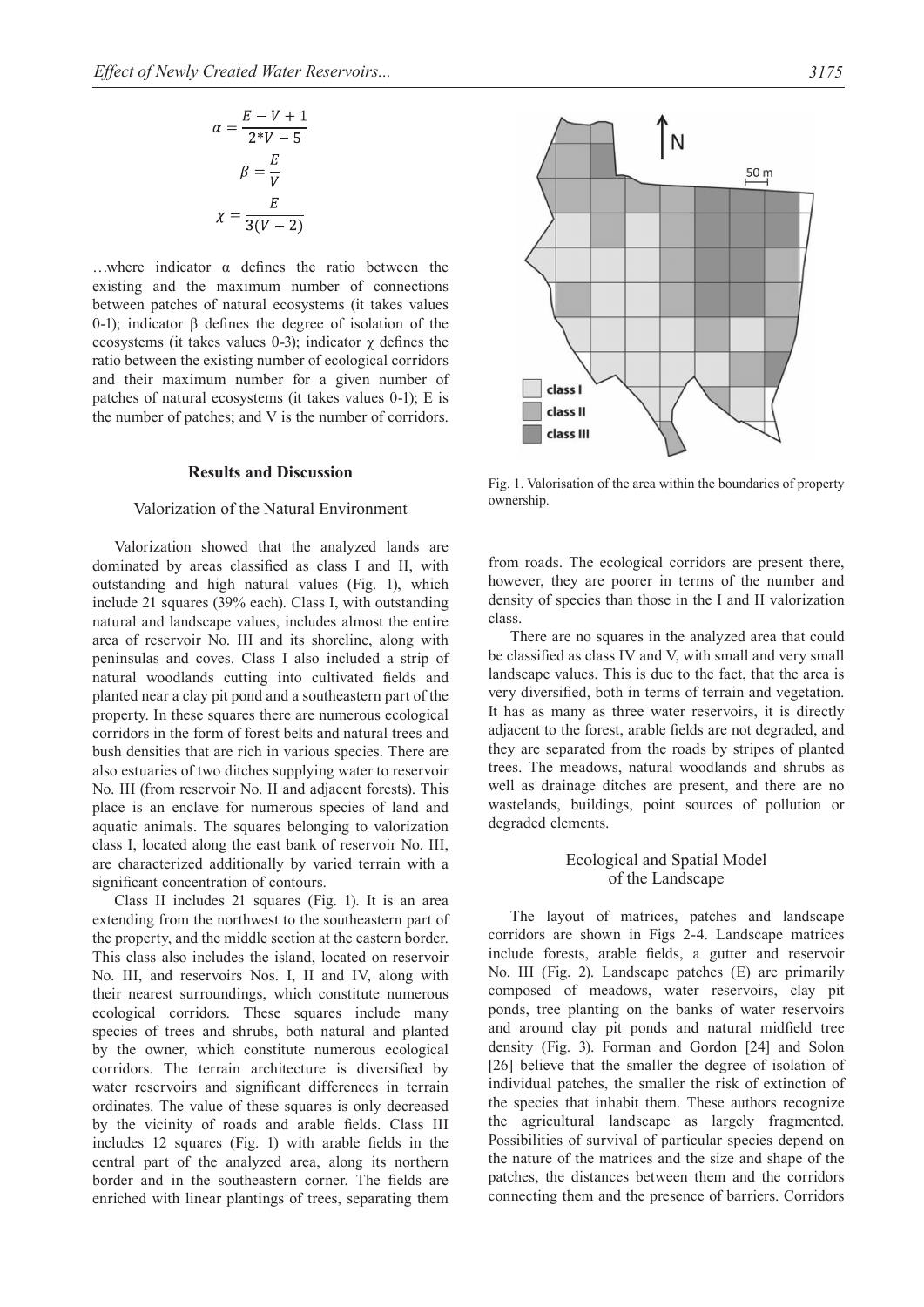

Fig. 2. Landscape matrices. 1 – forests, 2 – arable lands, 3 – water reservoir (52°40'30.1" N 16°59'05.4" E), I, II, III – studied water reservoirs.

are relatively narrow lanes facilitating the movement of organisms [27]. Landscape corridors (V) in the described area are shown in Fig. 4. They were defined as routes linking the areas with the highest nature value, bypassing the landscape barriers by the shortest route [26]. They include: ditches connecting reservoirs with valleys, ditches supplying water to reservoir No. III, ditch leading from the clay pit pond towards the west, shoreline of reservoir No. II, planting and natural vegetation around reservoirs Nos. I and IV, forest belt along the shore of reservoir No. III, natural trees and



Fig. 3. Patches of landscape (E).  $1 -$  island,  $2-7 -$  meadows,  $8-11$  – small water reservoirs, 12-15 and  $18$  – planted trees, 16-17 – natural field foliage.



Fig. 4. Landscape corridors (V).  $1-4$  – ditches,  $1-5$  – edges of reservoirs, 6 and 7 – vegetation around the reservoirs, 8 and 10 – forest ranges, 9 – natural foliage and bushes, 11-12 – local roads, 13-17 – planted trees.

bushes densities along the bank of the reservoir No. III, forest edge and narrow meadows along the edge of reservoir No. III, local roads, roadside plantings and belt plantings in the field.

The forest is the most suitable food source for animals in the studied area. Reservoir No. III and fields also have high potential, especially during the growing season. The greatest hideout potential is observed in the forest and in midfield tree and bush densities, as well as around reservoirs, and the smallest potential is in the fields. The transport potential is high because there are no clearly marked barriers. Neighboring patches are mostly isolated from each other. It is possible to move freely around reservoir III and along the entire border of the analyzed area, as well as between all three reservoirs. The possibility of migrating species towards the north and northwest is clearly marked.

#### Evaluating the Stability of Ecosystems

Assessing ecosystem stability in the studied area, according to the criterion of the network of connections, recognized 14 (E) and 13 corridors (V) in terrestrial ecosystems and 4 patches (E) and 4 corridors (V) in water ecosystems. Indicators  $\alpha$ ,  $\beta$  and  $\gamma$  were calculated according to appropriate formulas [25]:

For Terrestrial Ecosystems:

$$
\alpha = \frac{E - V + 1}{2 * V - 5} = \frac{14 - 13 + 1}{2 * 13 - 5} = 0.1
$$

$$
\beta = \frac{E}{V} = \frac{14}{13} = 1.08
$$

$$
\chi = \frac{E}{3(V - 2)} = \frac{14}{3(13 - 2)} = 0.42
$$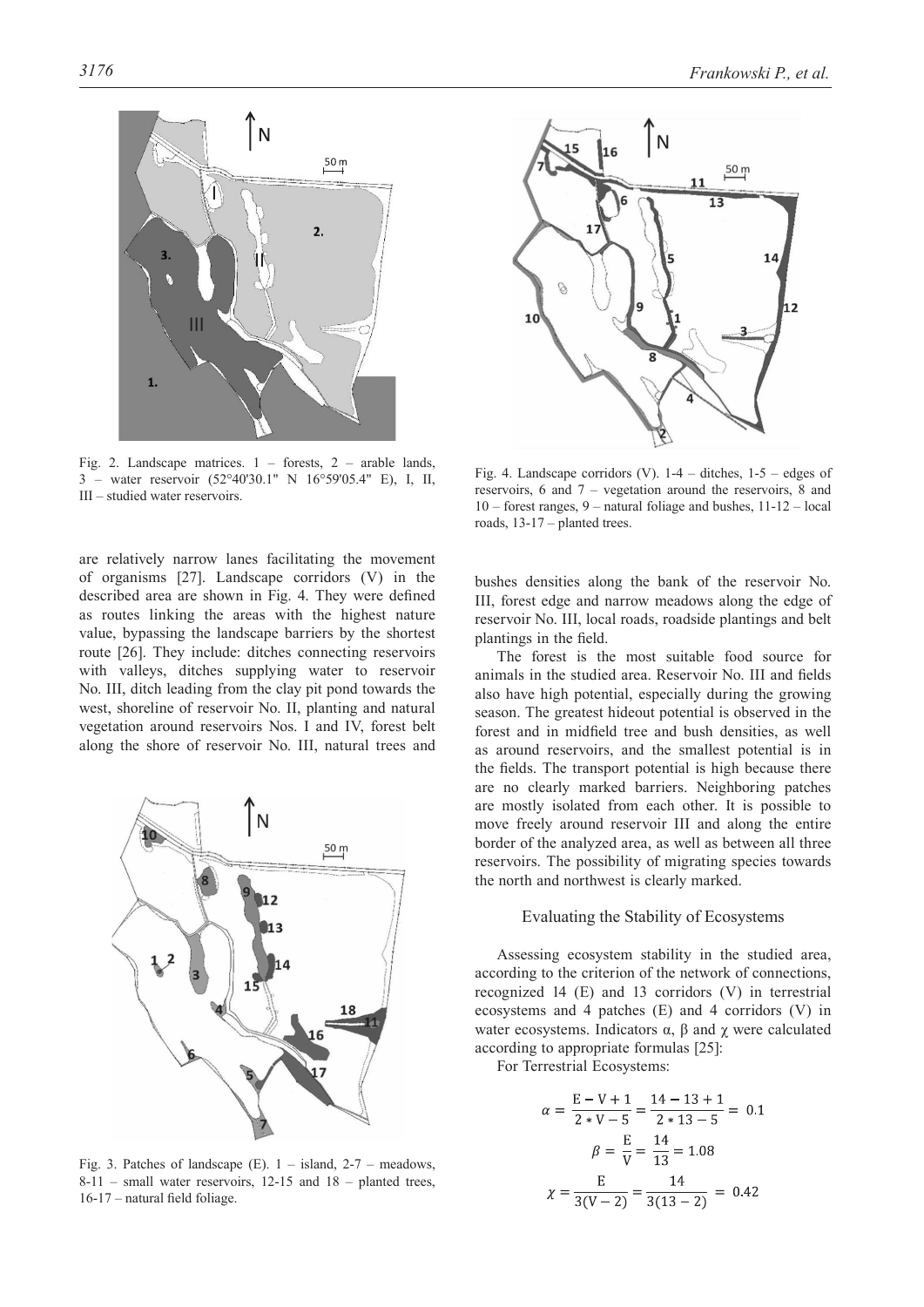For aquatic ecosystems:

$$
\alpha = \frac{E - V + 1}{2 * V - 5} = \frac{4 - 4 + 1}{2 * 4 - 5} = 0.33
$$

$$
\beta = \frac{E}{V} = \frac{4}{4} = 1
$$

$$
\chi = \frac{E}{3(V - 2)} = \frac{4}{3(4 - 2)} = 0.67
$$

The  $\alpha$  indicator in relation to the discussed area reached the value of 0.1 for terrestrial ecosystems and 0.33 for aquatic ecosystems. This shows a relatively small number of connections between the patches. On the basis of the β indicator, it can be concluded that there is one loop between aquatic ecosystems  $(\beta = 1)$  and a slightly higher number between terrestrial ecosystems ( $\beta$  = 1.08). The  $\chi$  indicator for this area has reached the value of 0.42 for terrestrial ecosystems and 0.67 for aquatic ecosystems. This means that the corridors here (both aquatic and terrestrial) are of medium length.

Reassuming obtained results, it can be emphasized that valorization of the natural environment within the boundaries of the studied area has shown the domination of areas classified as class I and II, with outstanding and high natural values. There were no areas from IV and V classes, which confirms proper management of the area and the possibility of taking similar solutions in other regions. Rebuilt water reservoirs and simultaneously introduced tree plantings resulted in an increase in the number of landscape islands and connections between them, which contributed to the improvement of landscape stability and diversity. Water bodies with riparian vegetation, landscape islands and linkage among them create a friendly environment for animals visiting this area and even for species (mammals, birds, invertebrates), which could settle inside the studied area [20]. Such islands and links are also important parts of the local environment as a refuge for animals, help in protection of rare species and maintaining contact between isolated populations. According to Forman [28] there are six groups of impacts of ecological corridors on public policy and environment: biological diversity, water resources, agricultural and timber production, recreation and aesthetics, community and cultural cohesion and climate change. In the case of a studied area all of them have its place in this concept. The area has potential for recreation (Nordic skiing, walking, jogging), for specialist tourism as like fishing and other activities for responsible people expecting silence and contact with nature. Recreated water bodies can play a role in maintenance of water level for the surrounding landscape.

Construction of water reservoirs and new afforestations near the village of Nienawiszcz and the numerous landscape activities also improved diversification of the landscape and its functionality. Such a landscape structure can help manage landscape stability, and even the existing corridors are not long. As forests and midfield trees are the best food resource for different animals, the presence of a group of small and medium water bodies increase this potential. Additionally, the possibility of migration of species in different directions is another positive aspect of the studied area.

Taking these into account proved that restoration of water reservoirs in places of their natural occurrence and introduction of trees are the most appropriate and environmentally friendly directions of revitalization and nature restoration activities in the agricultural landscape in lowlands. What is very important in the case of rebuilt water reservoirs, is that the studied area has good groundwater conditions and a stable water table in water bodies, even in years with low precipitation [29]. It should have a positive impact on concentrations of chemical parameters of this basin, especially due to the impact of water level fluctuations on water quality [30-33].

#### **Conclusions**

Results obtained during studies allow us to present the following conclusions:

- 1. Rebuilt water reservoirs and new tree plantings can increase the number of landscape islands and links between.
- 2. According to results of undertaken analyses, such a project can improve landscape stability.
- 3. Construction of water reservoirs and simultaneous afforestation can improve diversification of the landscape and its functionality – even when functioning corridors are short.
- 4. It is possible to obtain naturally stable water levels in such water bodies if groundwater conditions are favorable.

## **Conflict of Interest**

The authors declare no conflict of interest.

#### **References**

- 1. KRAJEWSKI P. Assessing change in a high-value landscape: case study of the municipality of Sobotka, Poland. Pol. J. Environ. Stud. **26** (6), 2603, **2017**.
- 2. YING C., LING H., KAI H. Change and optimization of landscape patterns in a basin based on remote sensing images: a case study in China. Pol. J. Environ. Stud. **26** (5), 2343, **2017**.
- 3. QINDONG F., ZONGZHENG L., LIUKE L., SHENGYAN D., XIAOPING Z. Landscape pattern analysis based on optimal grain size in the core of the Zhengzhou and Kaifeng integration area. Pol. J. Environ. Stud. **27** (3), 1229, **2018**.